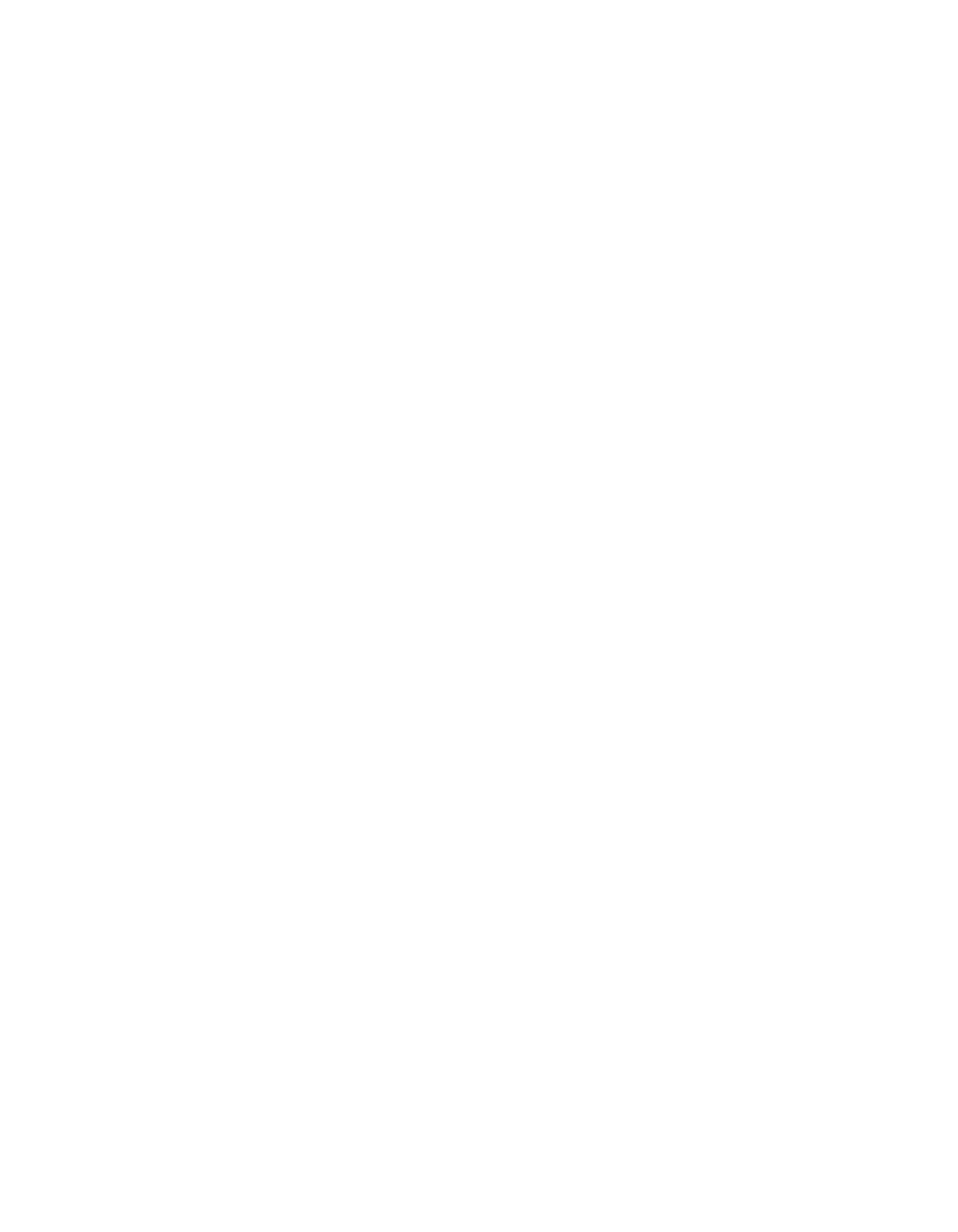# Executive Summary

Flush With Cash: Wisconsin's Growing Financial Reserves

I<sub>Wis</sub> n 2007, as in each of the prior five years, Wisconsin state government had few financial reserves set aside to cushion its general fund should tax revenues fall during an economic downturn. The only states less prepared were Arkansas and Michigan. The next year, the Great Recession caused Wisconsin tax revenues to plunge, leading to unwelcome tax increases and spending cuts.

Fast forward 14 years and the state is flush with cash. At the end of the 2021 fiscal year, the state had \$1.7 billion in its budget stabilization fund (rainy day fund) and a \$2.6 billion general fund balance. Combined, state reserves totalled \$4.3 billion, or 22% of annual spending. State officials are projecting reserves to rise to \$5.6 billion by 2023.

There are two main reasons why state finances have shifted so dramatically. The first was a change to state law as part of the 2001-03 state budget that required half of excess tax revenues be deposited into the budget stabilization fund until the balance reached 5% of spending. Prior to that, no general fund dollars had been allocated to the fund.

Second, from 2011 through 2021, state tax revenues exceeded budgeted amounts in eight of 11 years. Cumulatively, excess tax revenues totalled \$3.4 billion. Half of these dollars were shifted to the budget stabilization fund and the other half bolstered the general fund balance.

This improved financial position is welcome. However, the fact that the general fund balance accounts for 60% of 2021 reserves makes the total reserve figure somewhat precarious. Ten of the past 14 state budgets, including the current one, proposed to draw down the general fund balance to pay for state spending. Leaders from both major political parties have recently discussed ways in which these funds might be used now or in the next budget.

If the general fund balance is unreliable as a long-term cushion against recession, then the state might consider bolstering its budget stabilization fund, which is designed specifically for that purpose. Currently, the \$1.7 billion in that fund is 8.4% of spending, above the 5% target in state law. However, most budget experts argue that a 5% target is too low. The Government Finance Officers Association recommends holding at least 16% of spending in reserve.

The state's experience during the 2008-09 recession supports this higher figure. In 2009, tax revenues were \$1.5 billion, or 11%, below budgeted amounts. Over the ensuing two years, tax collections were an estimated \$4 billion less than they would have been without recession.

Although not currently on the radar, a prudent use of some of the general fund balance would be to bolster the budget stabilization fund to an amount at or near the GFOA recommendation. This would ensure the state is well prepared for the next recession as state law restricts the use these dollars. And, it would still leave a general fund balance between \$1.3 and \$2.6 billion to use for other priorities.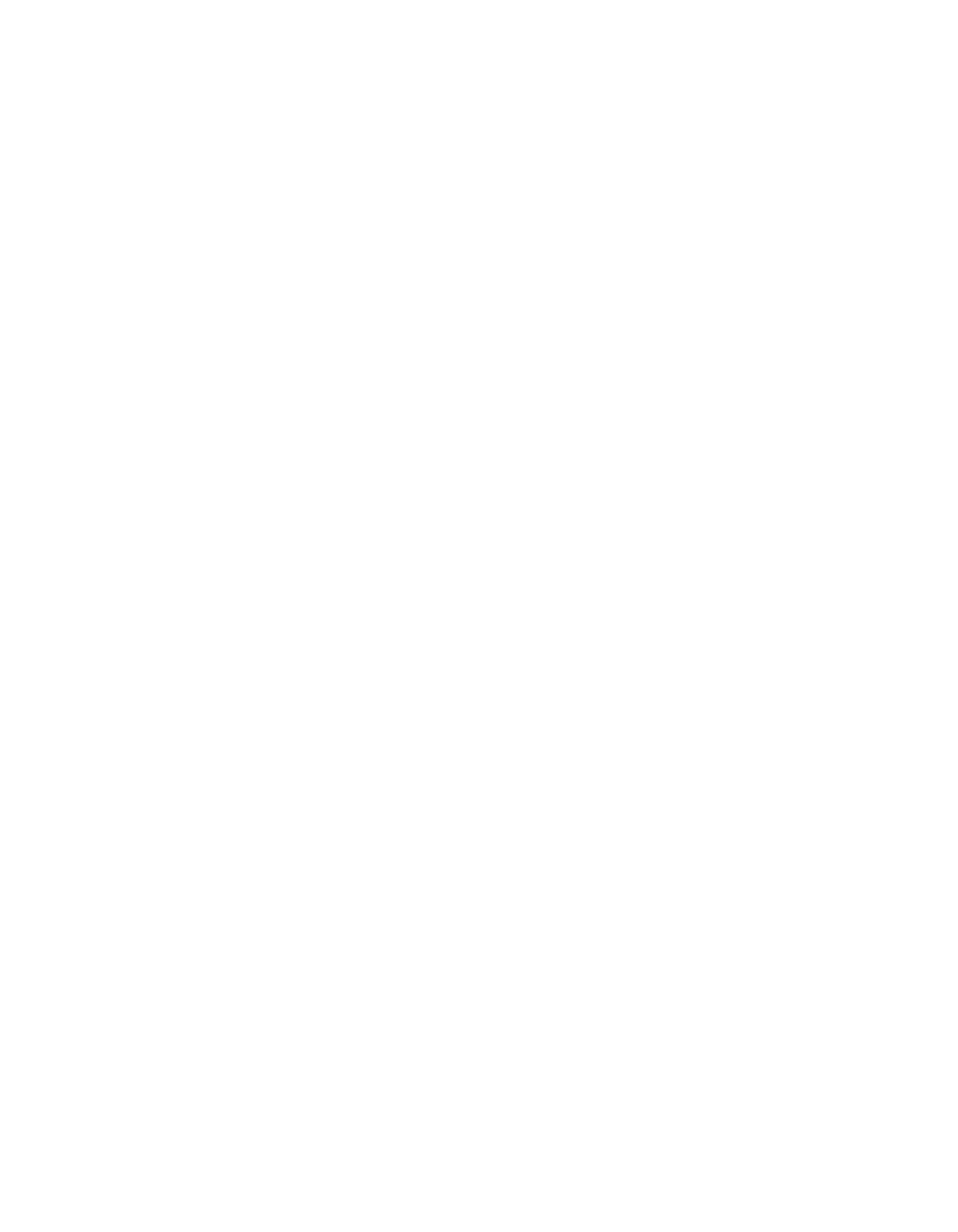# Flush With Cash

Wisconsin's Growing Financial Reserves

*Dale Knapp, Director*

When the "Great Recession" of 2008-<br>terms of state government finances.<br>Only Arkansas and Michigan were less prenate 09 hit, Wisconsin was ill-prepared in terms of state government finances. Only Arkansas and Michigan were less prepared for recession than Wisconsin.

Governments "prepare" for recessions by setting aside some level of savings or reserves to supplement declining tax revenues during an economic decline. The 2008-09 recession led to the unemployment rate more than doubling between early 2008 and mid-2009 and caused two-year declines in both state income and sales tax collections. With few reserves, the state had to raise taxes and cut programs to balance the next two budgets.

Since 2013 (fiscal year), Wisconsin's financial health has improved significantly. State tax revenues have soared, particularly of late, causing reserves to increase significantly. As of June 2021, state reserves, and thus state preparedness, were at record highs. This change of fortune is a welcome reprieve from more than a decade of insufficient funds available to weather a recession.

Reserves are now 22% of state spending, above the 5% target of Wisconsin's rainy day fund and higher than the 16% recommended by the Government Finance Officers Association (GFOA). This raises questions for state policymakers:

- What level of reserves should the state target as sufficient to be prepared for the next recession?
- If that target is less than the 22% the state currently has, how should the excess reserves be used?

These questions will not be addressed this year. However, barring a significant recession, lawmakers will likely begin addressing them next spring as they deliberate on the 2023-25 state biennial (two-year) budget.

# UNDERSTANDING STATE RESERVES

When discussing state finances in Wisconsin, the focus typically is on the state's general fund. Proceeds from the individual and corporate income tax, the state sales tax, taxes on alcohol and tobacco, and several other smaller taxes are deposited into the general fund. Those dollars are then available for any expenditure agreed upon by the state legislature and governor.

The fiscal health of Wisconsin's general fund can be measured in several ways, some more complicated than others. This report focuses on state reserves, which are the sum of the general fund balance and the budget stabilization fund.

### General Fund Balance

The general fund balance is the amount of available funds that go unspent in a year. It is akin to the ending monthly balance in a checking account. At the end of a fiscal year, this balance carries over to the next year as dollars available to spend.

A minimum required general fund balance is set in state statutes. Historically, required balances have been either a percent of spending or a set dollar amount and have been small. From 1985 until 1995, with the exception of two years, the required balance was 1% of gross appropriations. Beginning in 1996, it was 1% of the sum of gross appropriations and compensation reserves (dollars set aside for increases in state compensation).<sup>1</sup> In 2001, the percentage was increased

*<sup>1</sup> For ease of exposition, the remainder of this report will refer to this sum as spending.*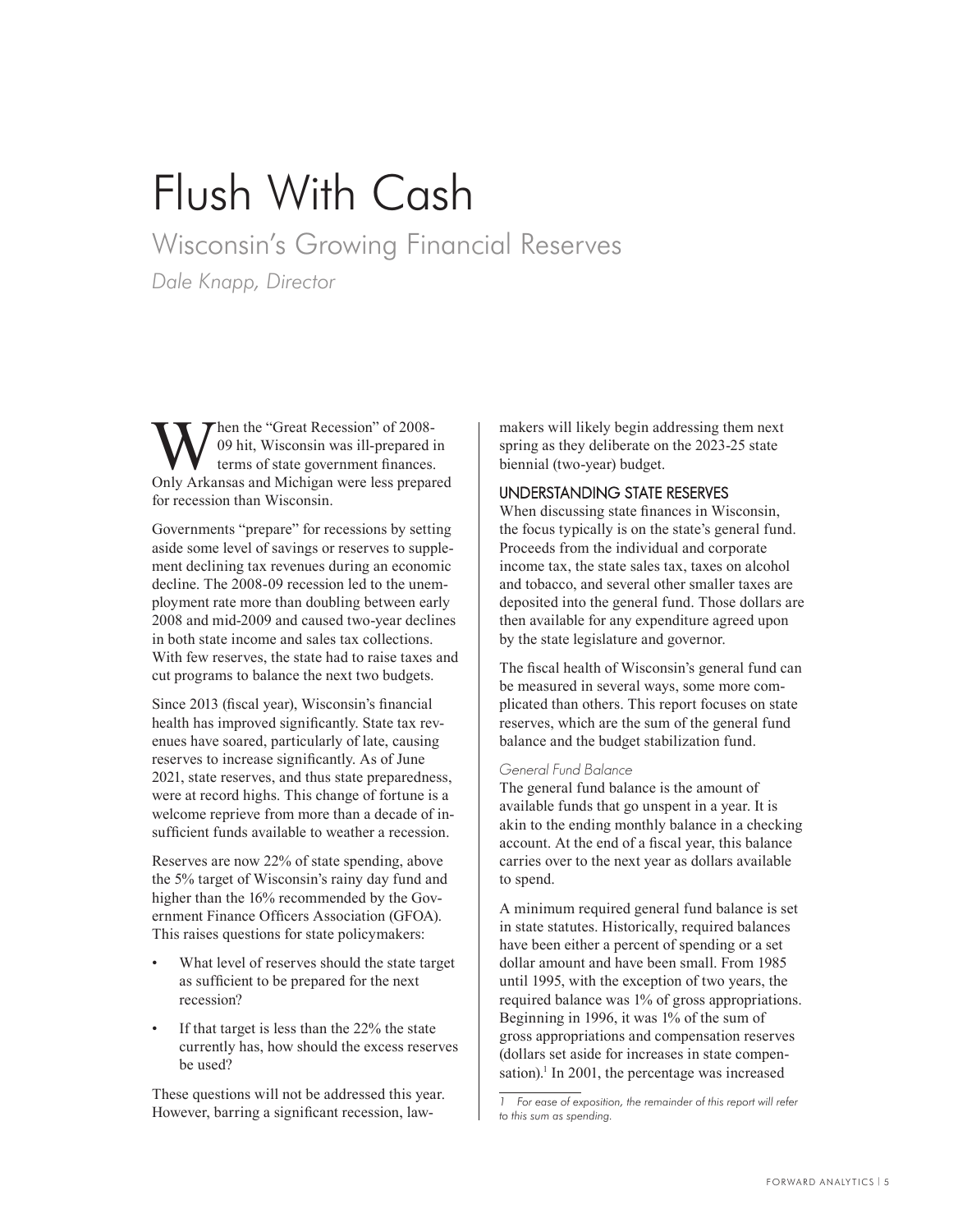Wisconsin's rainy day fund, called the budget stabilization fund, was created in 1986 without any funding. The first major deposit did not occur until 2007.

> to 1.2%. The required reserve was eliminated for 2002 before being reinstated at 1.2% for 2003.

Since 2004, the requirement has been a specific dollar amount:

- 2004 and 2005: \$35 million and \$40 million, respectively.
- 2006-2017: \$65 million each year.
- 2018 to present: \$70 million in 2018 and increasing by \$5 million each year. In 2022 the required amount is \$90 million.

While these were the amounts required in state law, lawmakers often budgeted higher balances. However, even with these additions, ending balances were typically small.

In each of the nine biennial budgets from 2003- 05 through 2019-21, budgeted ending balances were less than 2% of spending (see Figure 1).

FIGURE 1: Budgeted General Fund Balances *Required (Teal) & Additional (Orange), % of Spending*



In six of the nine, ending balances were 1% of spending or less.

The 2021-23 budget was an outlier to the previous nine. However, the large budgeted balance (8.5% of spending) was not due to lawmakers purposefully padding the ending balance. Rather, as discussed below, 2020 and 2021 tax revenues significantly exceeded expected amounts. Thus, rather than a 2021 ending balance of 0.6% of budgeted spending, the actual ending balance was 13.2% of spending. That balance was carried over into the 2021-23 budget where some of it was used to fund ongoing spending.

### Budget Stabilization Fund

Maintaining a healthy general fund balance is one way to remain prepared for a recession. Historically, though, Wisconsin has been poor at maintaining balances sufficient to replace lost revenue during recessions.

Most states, including Wisconsin, maintain a separate "rainy day fund," the sole purpose of which is to supplement general fund revenues during economic downturns. An important feature of most rainy day funds is a restriction on when such funds can be spent.

Wisconsin's rainy day fund is called the budget stabilization fund and was created during a special legislative session in early 1986. State statutes restrict spending of stabilization fund dollars to times "when actual state revenues are lower than estimated revenues."

While the fund was created in 1986, no state funds were put into it. In fact, the only deposits over the ensuing 21 years were small individual donations and, after 2003, net revenues from the sale of surplus state land or buildings.

The 2001-03 state budget (2001 Wisconsin Act 16) made a significant change to the budget stabilization fund. It required that, subject to a few limitations, in years in which general fund tax revenues exceed amounts budgeted, half of the excess must be deposited into the budget stabilization fund. That requirement set the stage for multiple deposits, some large, over the past decade.

The first deposit resulting from this law change occurred in 2007 when \$55.6 million was added to the fund. Less than a year later, nearly all of the money was returned to the general fund to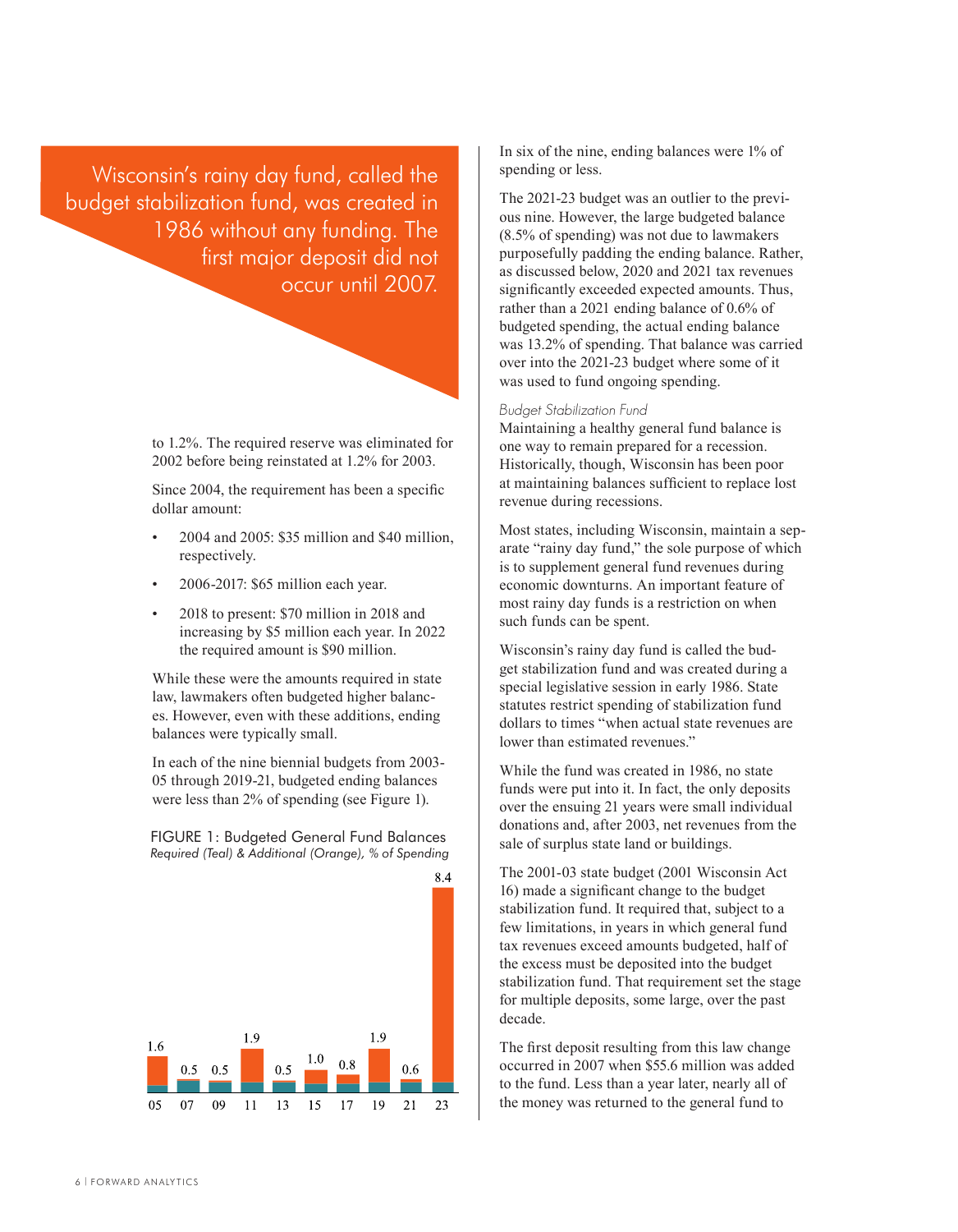

FIGURE 1: Wisconsin General Fund Reserves *By Type (\$ Billions) and Total as % of Spending*

address a revenue shortfall in the 2007-09 state budget.

The next deposit, albeit a small one (\$14.8 million), was made in 2012. Since then, six deposits have occurred due to the requirements of 2001 Act 16, including transfers of \$321.7 million in 2019 and \$967.4 million in 2021.

### FISCAL FLUCTUATIONS

Wisconsin's fiscal preparedness, measured by the sum of the balances in its general fund and budget stabilization fund, has fluctuated since the early 1990s. With no deposits to the stabilization fund until 2007, the state's readiness to withstand a recession in prior years depended solely on the size of the general fund balance.

### Boom to Bust

State tax revenues rose rapidly from 1992 to 2000, increasing an average of 7.1% per year. This growth exceeded expectations in most years and the state's general fund balance climbed from \$74 million in 1992 to \$806 million, or 7.1% of spending in 2000 (see Figure 2).

That large ending balance was short-lived as it was drawn down in the 1999-2001 state budget,<sup>2</sup> due largely to a one-time \$700 million tax rebate.

When a recession hit in early 2001, the state had little cushion to deal with a large budget deficit. By 2003, the state's general fund balance was in the red at negative \$282 million.

The state had opportunities over the next several years to replenish the general fund balance as revenue growth was strong, averaging 5.5% annual increases from 2003 to 2007. Despite this growth, little was set aside to cushion the state budget during the next recession. The exception was the required deposit to the stabilization fund in 2007 that was quickly spent the following year as the 2008-09 recession commenced.

With few reserves and tax collections falling, the state struggled to balance its 2009-11 and 2011-13 budgets. The result was unwelcome tax increases and spending cuts.

### Return to Fiscal Health

As the state dealt with fallout from the 2008- 09 recession, its fiscal health continued to be precarious. However, as the economy recovered, the impact of the 2001 budget stabilization fund change was felt. Unexpected increases in tax revenues in 2011 and 2012 led to transfers to the stabilization fund of \$14.8 million and \$108.7 million, respectively.

Over the ensuing nine years, state tax collections rose an average of 4.2% per year despite major

*<sup>2</sup> Budget bill 1999 Wisconsin Act 9 and companion 1999 Wisconsin Act 10, which was enacted following a special legislative session after the governor vetoed parts of the budget bill.*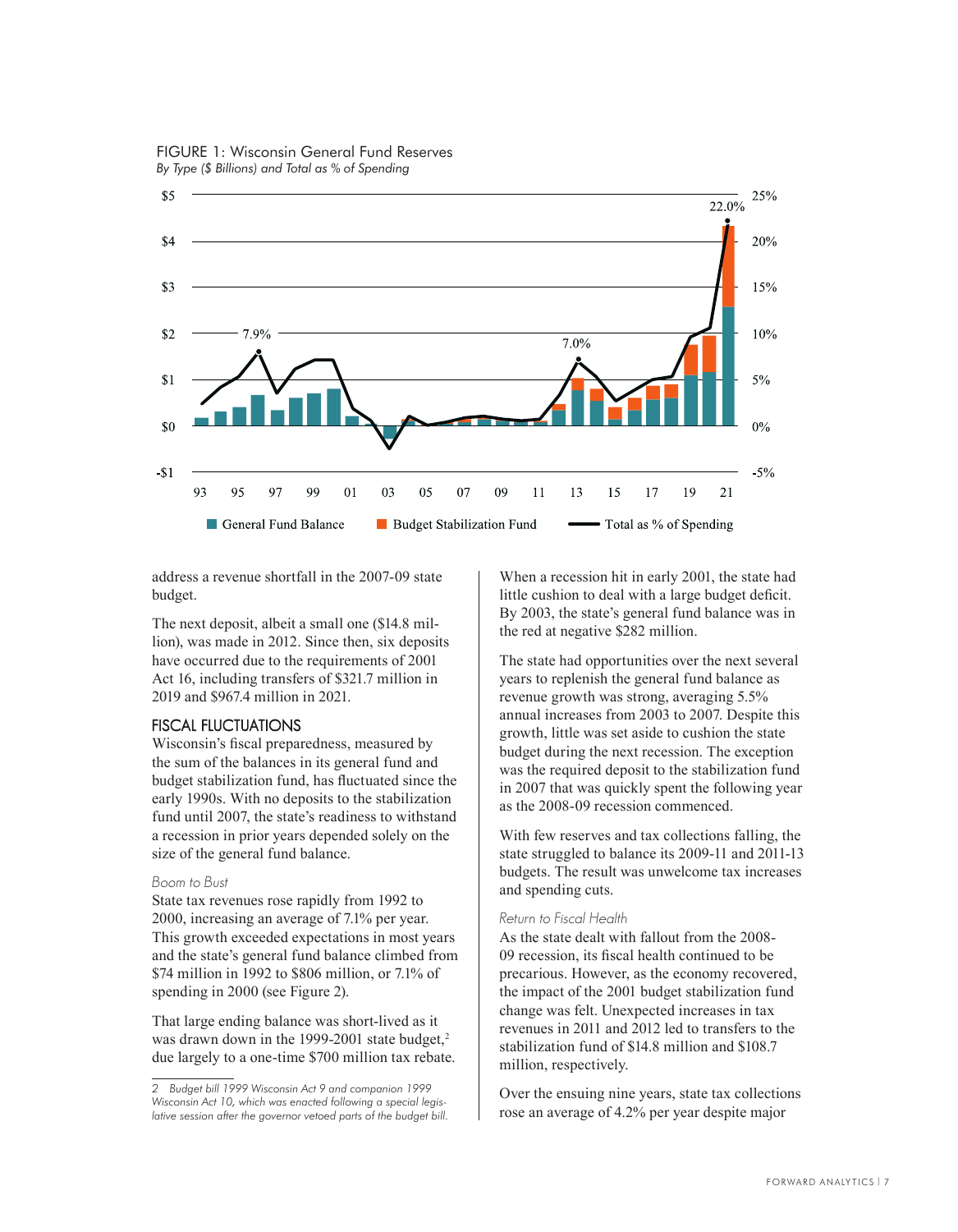In 10 of the last 14 budgets, lawmakers and governors have drawn down the general fund balance to pay for ongoing expenditures

> income tax reductions.<sup>3</sup> In six of those nine years, tax collections exceeded budgeted amounts. Deposits to the state's stabilization fund ranged from \$33.1 million in 2018 to \$967.4 million in 2021. In that year, the fund's balance was more than \$1.7 billion, or 8.8% of spending.

At the same time, general fund balances generally increased. The state ended 2012 with a general fund balance of \$342 million. Two years later, the balance had more than doubled to \$759 million. The state spent most of that during 2014 and 2015. As tax revenues exceeded budgeted amounts from 2016 to 2021, the general fund balance rose from \$136 million in 2015 to \$2.6 billion in 2021.

Taken together, the budget stabilization fund and general fund balance increased from \$102 million in 2011 to \$4.3 billion 10 years later. As a percent of spending, total reserves climbed from 0.7% to 22.0%.

### Looking Ahead

The 2021-23 state budget, as approved last summer, proposed to spend down the general fund balance by nearly \$850 million, from \$2.52 billion in June 2021 to \$1.67 billion in June 2023. The budget would have reduced total state reserves to 17.1% of spending.

However, that potentially changed in January 2022 when the state's Legislative Fiscal Bureau updated its revenue estimates for the biennium. In that report, the bureau said it expected tax revenues over the two-year budget cycle to be \$2.5 billion more than budgeted and spending to be

\$339 million less than budgeted. Should that occur, the state would end fiscal 2023 with a general fund balance of \$3.9 billion and total reserves of \$5.6 billion, or 28.1% of annual spending.

Whether the state ends this budget cycle with 17% or 28% of spending in reserves, it is better positioned than ever to deal with an economic downturn. Yet, the total reserves percentage should be viewed cautiously. Wisconsin has a long history of spending down general fund balances on programs or tax cuts.

In 10 of the past 14 budgets since 1995, the state used some of the general fund balance to pay for its spending (see Figure 3). The four exceptions were the budgets enacted in 2003, 2005, 2007 and 2009. In these budgets, it was virtually impossible to spend down the balances as the starting balances were negative, below the minimum amount required by state law, or barely above that amount.

This history highlights the unreliability of that portion of state reserves. It also informs the question of what lawmakers ought to do with a portion of the state's large general fund balance.

### A SURPLUS OF OPTIONS

Following the bureau's revised revenue estimates, leaders of both major political parties expressed interest in using some of the general fund surplus, either this spring or in the next state budget. Governor Tony Evers (D) issued Executive Order #156 that called for a special session of the Legislature to take up a plan to spend \$1.7 billion of the state's balance on tax relief and education funding. Legislative Republicans rejected his

FIGURE 3: Most Budgets Draw Down Balances *Starting and Ending Budgeted Balances, \$ Billions*



*<sup>3</sup> Without the tax cuts, growth would have averaged more than 5% annually and tax collections in 2021 would have been an estimated \$1.7 billion higher.*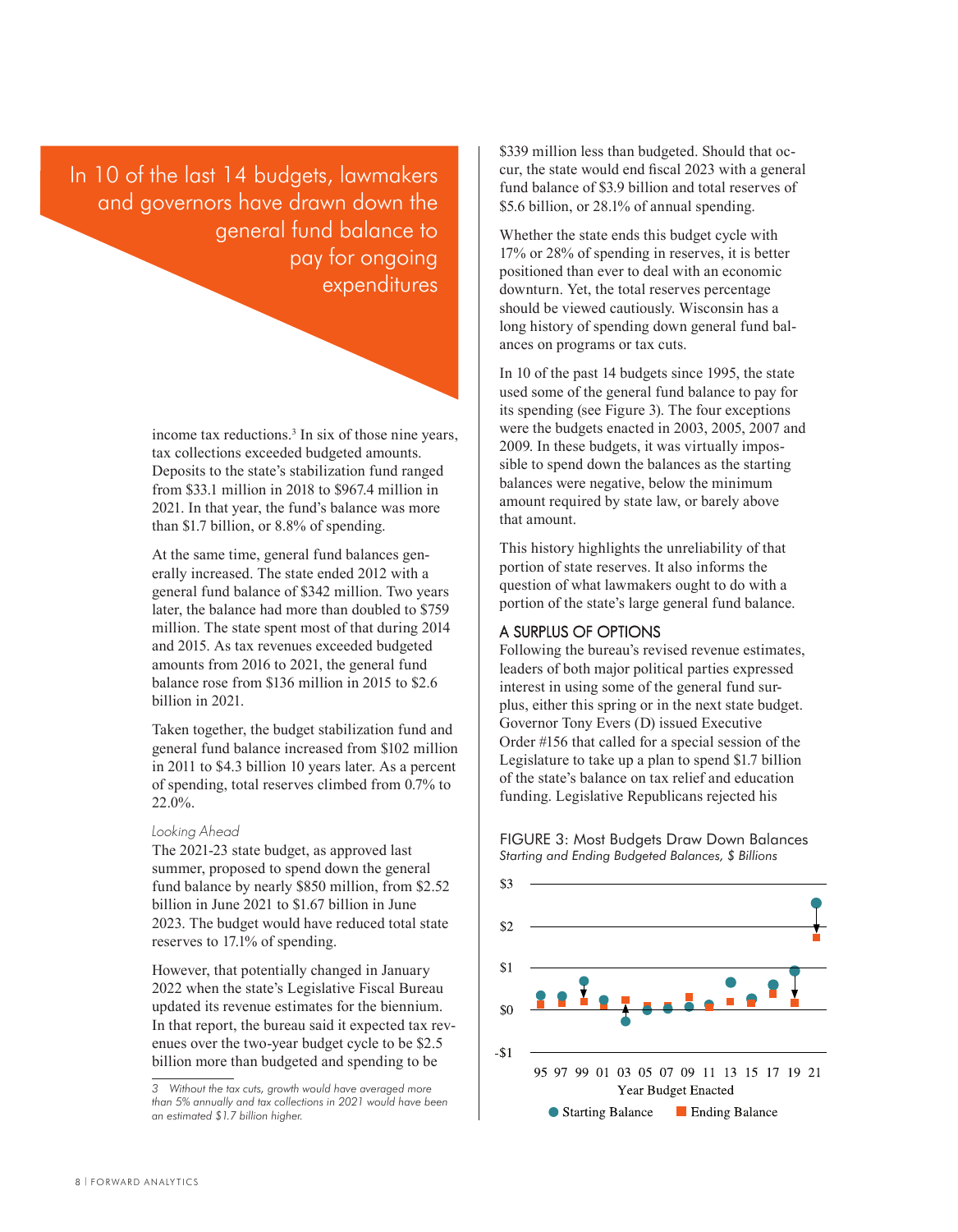plan, with some saying they preferred to wait until the spring 2023 budget deliberations and use the money for long-term tax reform.

With the special session lasting only moments and the legislative session now over, the issue of the general fund balance will be on hold until spring of 2023 when 2023-25 budget deliberations begin. Lawmakers will have many available options for those dollars.

### General Guidelines

While the state Legislature has free reign to use the general fund balance on anything it pleases, fiscal prudence suggests some guidelines.

The general fund balance has grown over the past decade due to tax collections increasing more than expected, with the largest excesses occurring over the past several years. History tells us that this is not likely to continue; future collections likely will be more in line with budgeted amounts. Thus, the balance should be viewed as one-time money.

One-time money is typically treated differently than ongoing revenues. The Pew Charitable Trusts noted in a recent letter to state officials in Colorado regarding uses of their American Rescue Plan Act funds that: "A general principle of state budgeting...is that states shouldn't use one-time money to increase ongoing expenses to a level that is unsustainable over the long term." In other words, it is often unwise to spend onetime dollars on continuing programs that require ongoing funding.

### Strengthen the Budget Stabilization Fund?

While not currently on the radar, a further strengthening of the budget stabilization fund might be a wise use of some of the general fund balance. Shifting dollars from the general fund to the stabilization fund does not create an ongoing financial commitment and will help to ensure the state is better prepared for the next recession.

The question then becomes: What is an appropriate balance in a rainy day fund? Wisconsin's experience during the 2008-09 recession can be used as a guide for determining what reasonable reserves might be.

In 2009, tax collections were \$1.5 billion less than the amount budgeted. That \$1.5 billion was 11% of budgeted 2009 spending. The recession's impact on tax revenues continued in subsequent

years. Collections in 2010 and 2011 combined were an estimated \$4.0 billion less than they would have been had the recession not occurred. In fact, it took four years for tax revenues to return to 2008 levels.

State reserves are not meant to eliminate a recession's impact on state finances. Rather, they are meant to lessen the need for drastic spending cuts or tax increases. Wisconsin's history during the 2008-09 recession supports recommendations by budget experts that state reserves should be 16% or more of state spending.

While Wisconsin is at that level in total reserves, most of that is in the general fund balance, which is unreliable as long-term financial protection against recessions. Legislators and governors have consistently spent down these balances in state budgets.

Two actions would immediately strengthen Wisconsin's ability to withstand the next recession. First, increase the state's budget stabilization target from 5% of spending to 15% or more of spending. This would not make Wisconsin an outlier in terms of a relatively high rainy day fund target. Rather, Wisconsin would join 21 other states with targets at least that high or with no restrictions on rainy day fund deposits.

Second, the state now has a sufficiently large general fund balance that it could shift at least \$1.25 billion of those dollars to the budget stabilization fund. Wisconsin would join 15 other states as the most prepared with rainy day fund balances of at least 15% of spending (see Table 1 on page 10).

A third action would help ensure a sufficient balance once the budget stabilization fund is used during a recession. In the 36-year history of the fund, lawmakers have never voluntarily appropriated dollars to the stabilization fund. Transfers have only come via the state law on shifting excess tax collections. Lawmakers might consider some level of mandatory annual appropriations to the fund until it again reaches 15% of spending or whatever target is chosen for the fund.

These actions would leave a 2023 ending balance of \$1.29 billion if tax revenues and spending are as budgeted. The ending balance would be \$2.6 billion if revenues and spending are as forecasted by the Legislative Fiscal Bureau in January. In both scenarios, there will likely be a high balance that could be used for other priorities.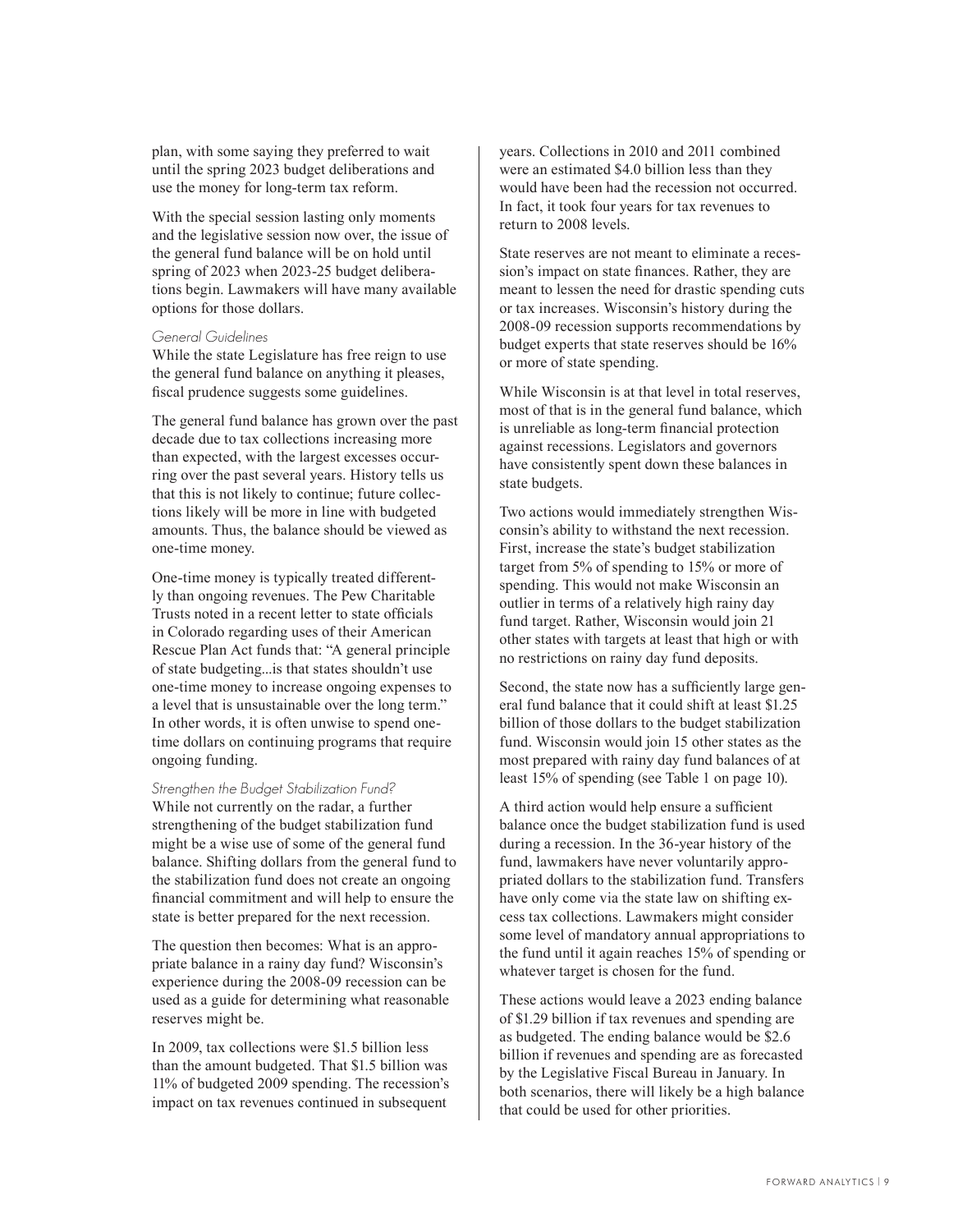



### *Source: "The Fiscal Survey of the States," National Association of State Business Officers, Fall 2021.*

### Secondary Options

Broadly speaking, the other options for using the general fund balance are (1) tax cuts or rebates, (2) one-time funding of a state need, or (3) onetime funding of a local (school, municipal or county) need.

Leaders of both major political parties have discussed tax relief as a possible use of some of the general fund balance. Using these dollars to provide tax relief should adhere to the same principles discussed above. It should not create unaffordable future obligations. Thus, one time tax rebates, which can be structured in a variety of ways, are preferable to permanent tax cuts which have long-term revenue impacts.

Space limitations preclude examination of pressing state or local needs for which these dollars might be used. However, lawmakers would be wise look closely at the cost of each project and the estimated return on that "investment."

## **CONCLUSION**

An unexpected surge in state tax revenues over the past decade has allowed the state to greatly improve its financial condition. Total reserves now top 22% of spending, a number which may increase by the end of the next fiscal year. This level of financial reserves is unprecedented over the last 30 years.

That said, there are reasons to be cautious. Research from the state's Department of Workforce Development shows that within the next few years inflation-adjusted per capita income will likely slow significantly. Since general fund taxes ebb and flow with incomes, this will put pressure on state revenues, making it unlikely that reserves will climb much further.

In addition, the general fund balance accounts for 60% of current state reserves and potentially 67% by 2023. General fund balances have a long history of being spent, making these funds unreliable as long-term insurance against recession.

At 8% of spending, the balance in Wisconsin's budget stabilization fund is at its highest level ever. Yet, it is only half of what is recommended by many budget experts.

Wisconsin has a unique opportunity to fully fund its rainy day fund so it is prepared for the next economic downturn. And, it will still have dollars available to fund critical state or local needs.